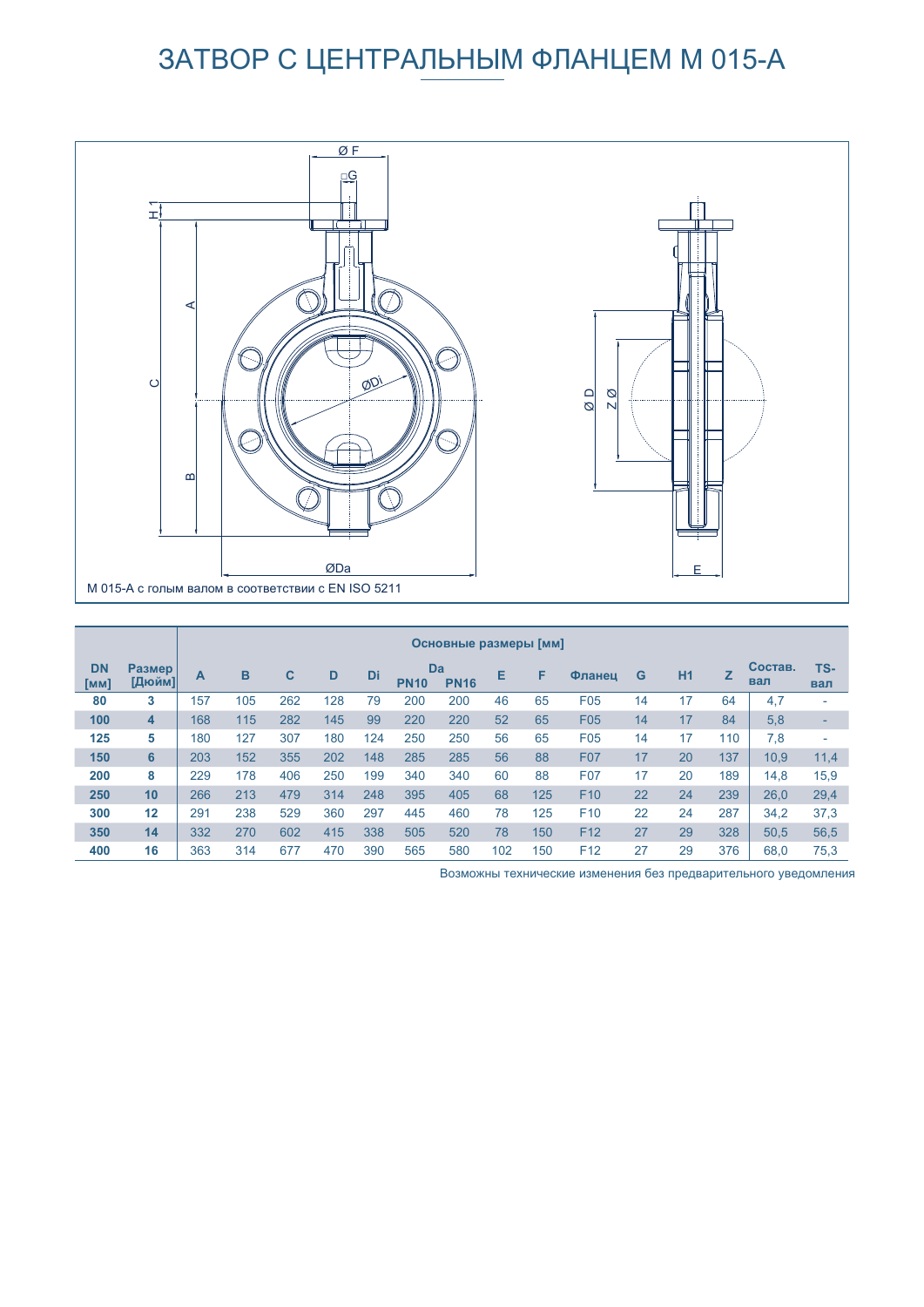## ЗАТВОР С ЦЕНТРАЛЬНЫМ ФЛАНЦЕМ M 015-A



| Pt.            | <b>Description</b>       | <b>Material</b>                        | Material-No.                            | <b>ASTM</b> | Pt.        | <b>Description</b>           | <b>Material</b>                  | Material-No. ASTM |             |  |  |
|----------------|--------------------------|----------------------------------------|-----------------------------------------|-------------|------------|------------------------------|----------------------------------|-------------------|-------------|--|--|
| $\overline{1}$ | <b>Body</b>              |                                        |                                         |             | 11         | O-ring                       |                                  |                   |             |  |  |
|                | <b>Grey Cast Iron</b>    | <b>GGG-40</b>                          | 0.7040                                  | 60-40-18    |            | <b>NBR</b>                   | Nitrile butadiene rubber         |                   |             |  |  |
| $\overline{2}$ | <b>Seat</b>              |                                        |                                         |             | <b>FPM</b> | Fluorocarbon rubber          |                                  |                   |             |  |  |
|                | <b>NBR</b>               | Nitrile butadiene rubber               |                                         |             | 12         | <b>TS-disc</b>               |                                  |                   |             |  |  |
|                | <b>EPDM</b>              |                                        | Ethylene propylene diene monomer rubber |             |            | Nodular Cast Iron            | <b>GGG-40</b>                    | 0.7040            | 60-40-18    |  |  |
|                | <b>CSM</b>               |                                        | Chlorosulfonated polyethylene rubber    |             |            | <b>Stainless Steel</b>       | G-X5CrNiMo19-11-2                | 1.4408            | CF8M        |  |  |
|                | <b>FPM</b>               | Fluorocarbon rubber                    |                                         |             |            | <b>Aluminium Bronze</b>      | G-CuAl10Ni                       | 2.0975            | C 95800     |  |  |
|                | <b>VSI</b>               | Silicon rubber                         |                                         |             |            | Coating                      | Halar, Rilsan                    |                   |             |  |  |
|                | SBR-green                | Styrene butadiene rubber               |                                         |             |            | Surface quality              | electropolished, mirror finished |                   |             |  |  |
| 3/4            | <b>Bearing bush</b>      |                                        |                                         |             | 13         | <b>TS-shaft</b>              |                                  |                   |             |  |  |
|                | <b>Brass</b>             | <b>MS 58</b>                           | 2.0401                                  | <b>B</b> 45 |            | <b>Stainless Steel</b>       | X14CrMoS17                       | 1.4104            | 430 F       |  |  |
|                | Polyamide                | PA 66                                  |                                         |             |            |                              | X39CrMo17-1                      | 1.4122            |             |  |  |
|                | <b>PTFE</b>              | Polytetrafluorethylene                 |                                         |             |            |                              | X5CrNiMo17-12-2                  | 1.4401            | 316         |  |  |
| 5              | Seal DIN 7603            |                                        |                                         |             |            | <b>Aluminum Bronze</b>       | CuAl10Ni                         | 2.0975            |             |  |  |
|                | Copper                   | Cu                                     |                                         | Copper      | 14         | <b>Sleeve</b>                |                                  |                   |             |  |  |
| 6              | Plug screw DIN 908       |                                        |                                         |             |            | <b>Stainless Steel</b>       | <b>X5CrNi18-10</b>               | 1.4301            | 304         |  |  |
|                | <b>Stainless Steel</b>   | G-X5CrNiMo19-11-2                      | 1.4408                                  | CF8M        | 15         | O-ring                       |                                  |                   |             |  |  |
| $\overline{7}$ | <b>Set screw DIN 915</b> |                                        |                                         |             |            | <b>NBR</b>                   | Nitrile butadiene rubber         |                   |             |  |  |
|                | <b>Steel</b>             | 45 H galvanized                        |                                         |             |            | <b>FPM</b>                   | Fluorocarbon rubber              |                   |             |  |  |
|                | <b>Stainless Steel</b>   | A4-70                                  |                                         | B8M         | 16         | <b>Retaining ring</b>        |                                  |                   |             |  |  |
| 8              | <b>Disc</b>              |                                        |                                         |             |            | <b>Stainless Steel</b>       | X39CrMo17-1                      | 1.4122            |             |  |  |
|                | <b>Steel</b>             | St 52.3                                | 1.0570                                  | 572-50      | 17         | O-ring                       |                                  |                   |             |  |  |
|                | <b>Stainless Steel</b>   | G-X5CrNiMo19-11-2                      | 1.4301                                  | 304         |            | <b>NBR</b>                   | Nitrile butadiene rubber         |                   |             |  |  |
|                |                          | G-X6CrNiMo18-10                        | 1.4408                                  | CF8M        | 18         | <b>Shaft retainer</b>        |                                  |                   |             |  |  |
|                |                          | X2CrNiMo17-12-2                        | 1.4404                                  | 316L        |            | <b>Brass</b>                 | <b>MS 58</b>                     | 2.0401            | <b>B</b> 45 |  |  |
|                |                          | X6CrNiMoTi17-12-2                      | 1.4571                                  | 316 Ti      | 19         | <b>Cover plate</b>           |                                  |                   |             |  |  |
|                |                          | X2CrNiMoN22-5-3                        | 1.4469                                  | F 51        |            | <b>Grey Cast Iron</b>        | <b>GG-25</b>                     | 0.6025            | 40 B        |  |  |
|                |                          | Hastelloy                              | 2.4883                                  | Hastelloy   | 20         | <b>Screw</b>                 |                                  |                   |             |  |  |
|                | <b>Aluminium Bronze</b>  | G-CuAl10Ni                             | 2.0975                                  | C 95800     |            | <b>Steel</b>                 | 45 H galvanized                  |                   |             |  |  |
|                | Coating                  | Halar, Rilsan, NBR, EPDM               |                                         |             |            | <b>Stainless Steel</b>       | A2-70                            |                   | <b>B</b> 8  |  |  |
|                | Surface quality          | electropolished, mirror finished       |                                         |             |            |                              | A4-70                            |                   | B8M         |  |  |
|                | 9/10 Shafts              |                                        |                                         |             |            |                              |                                  |                   |             |  |  |
|                | <b>Stainless Steel</b>   | X39CrMo17-1                            | 1.4122                                  |             |            |                              |                                  |                   |             |  |  |
|                |                          | X14CrMoS17                             | 1.4104                                  | 430 F       |            |                              |                                  |                   |             |  |  |
|                |                          | X5/(X2)CrNiMo17-12-2 1.4401/1.4404 316 |                                         |             |            |                              |                                  |                   |             |  |  |
|                |                          | Hastelloy                              | 2.4883                                  | Hastelloy   |            |                              |                                  |                   |             |  |  |
|                | <b>Aluminum Bronze</b>   | CuAl10Ni                               | 2.0975                                  |             |            | Other materials upon request |                                  |                   |             |  |  |

Возможны технические изменения без предварительного уведомления